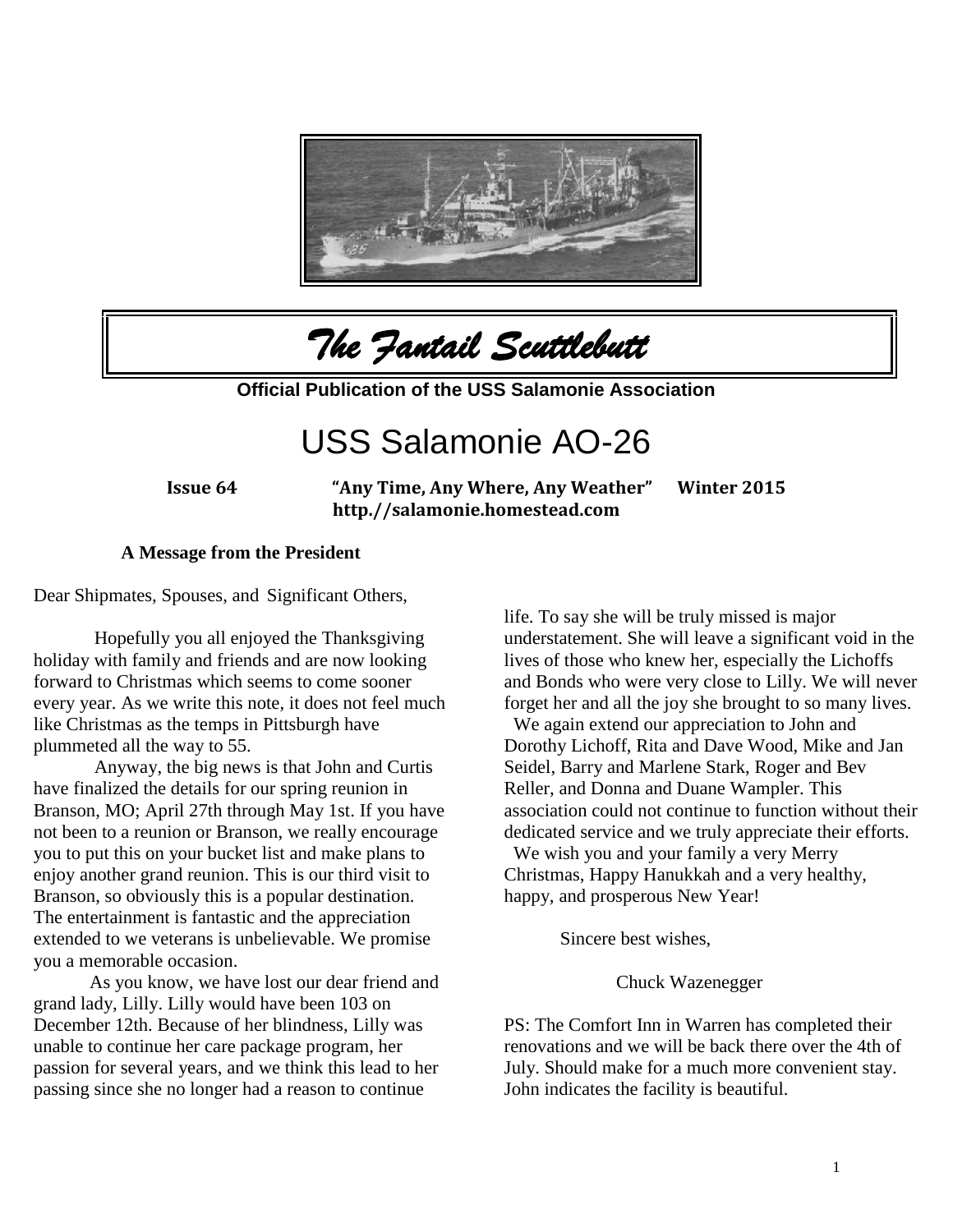Reassigned to a higher Command **LILLY NUTTER 12/12/12 – 11/12/15 John Lichoff**

**Lilly passed one month shy of her 103rd birthday. On December 12, 2015 there will be a celebration of life in her name at Heritage Point Methodist Home in Warren Indiana.**

**My wife and I and several shipmates are going to the service and we are hoping to get a good turnout of Salamonie personnel and veterans. All are invited.**

**I have been asked to do a Eulogy for her and will attempt to do my best. I had a personal bond with Lilly and she could never say enough about all the Salamonie men and women for making her life such a joy in her golden years.**

**Her obit is attached to the news letter**

**Thank you Lilly. RIP.**

**Fair Winds and Following Seas**

#### **In Memoriam**

**Lilly Nutter**



Lilly I. Nutter, 102, of Warren, Indiana passed away at 4:25 a.m. Thursday, November 12, 2015, at Bluffton Regional Medical Center. Born December 12, 1912, (12-12-12) Lilly Isabella Von Treiber, to Joseph and Maria (Galowitch) Von Treiber in Chicago, IL.

Her first job was in a notary public's office as a young teenager, typing legal papers, insurance policies and handling license plates. In the 1930's, she was as a typist at Thatcher Glass in Bakersfield, California where she typed over 100 words per minute error free. In 1942-43 she was a tele-typist for the Army in Bakersfield, CA. She and her husband moved to the Peru, Indiana area in the early 1960's, where she worked at Grissom Air Force Base. In 1968 they moved to the Warren, Indiana area to reside on the Nutter home place, a 20 acre land grant along and divided by the Salamonie River. There she raised flowers and could name them by their scientific name, and vegetables, and sold the vegetables from huge garden plots on their property along the Salamonie River.

She was a housekeeper for the United Methodist Memorial Home (now Heritage Pointe) for 17 years, and later retired there in 1994. Just because she was over 65 did not mean she was "retired", she traveled with her family and friends and participated in some exciting things; like parasailing in Mexico, and visited Germany twice. It was like she started a whole new chapter in her life after she had both her knees replaced when she was in her mid-70's. Lilly was a member of the Seventh-Day Adventist Church, Marion, Indiana she always said "God will provide, and God answers prayers", and she felt so blessed.

She volunteered as the box office manager for over 20 years with the Pulse Opera House, she volunteered for the American Cancer Society for 12 years and helped raise over \$27,000 through their Daffodil Days campaign. She worked the polls for the election board in Huntington County and stayed current and active in politics. When the U.S. government was closing small local post offices, she began a campaign to save the Warren Post Office, and was successful. For many years she was the chair-person for the Salamonie Summer Festival Flower Show, she volunteered to be hostess along with her friends at the SSF Art Show during the festival. Lilly was a member of the Bayview Reading Club for many years and wrote poetry. She volunteered at the Warren Bread of Life Food Pantry for many years. She was the face of Warren via the Welcome Wagon program for many years, and was instrumental in instituting a calling program to remind or take reservations for the Warren Chamber of Commerce members, thus boosting the regular attendance of the Warren Chamber to numbers unheard of for a small town, and she regularly attended those monthly Chamber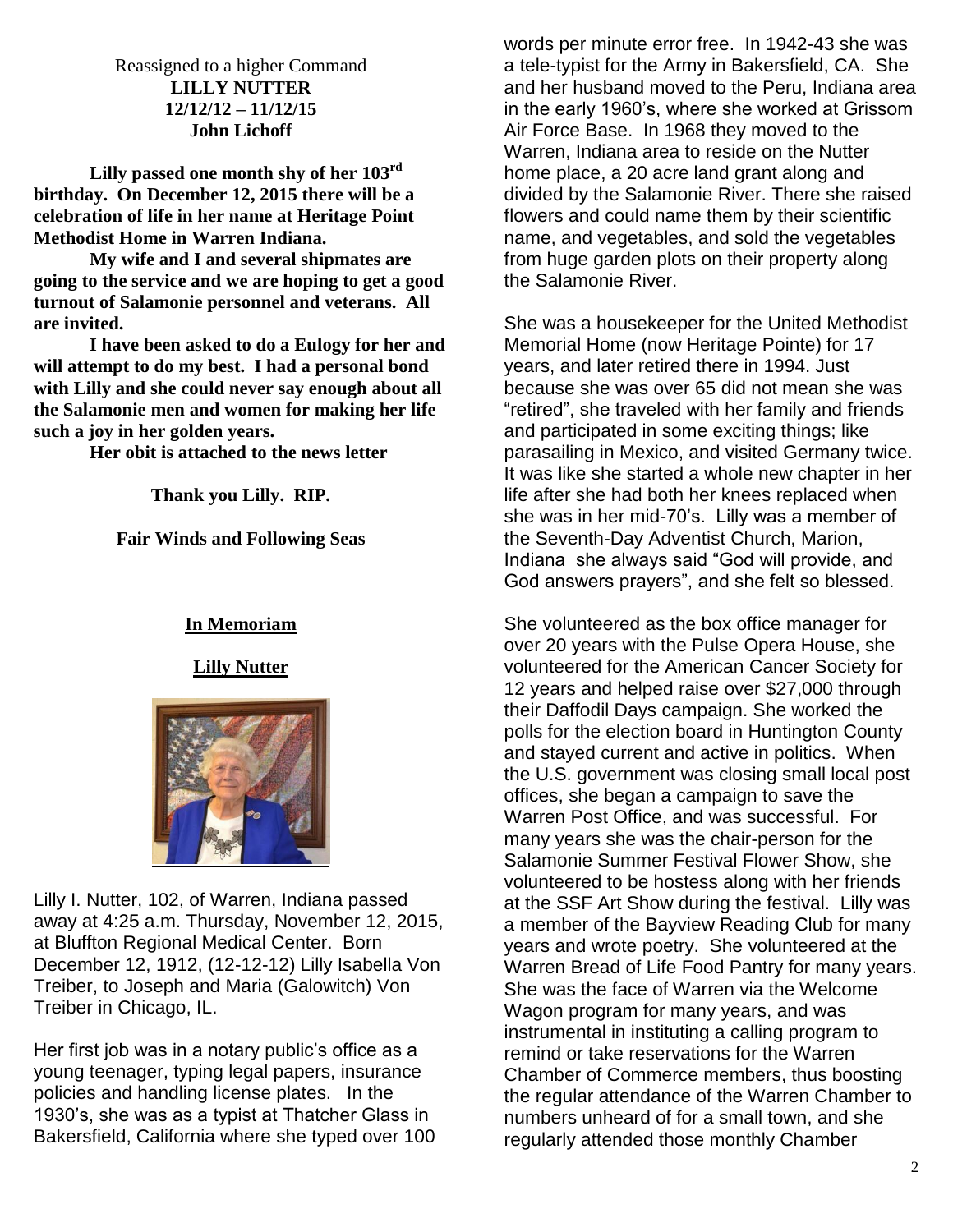meetings, with the September 2015 meeting being her final meeting. She prided herself in keeping current with national news. Generally on Thursday nights at Heritage Pointe there is entertainment, and she would go to others and assist them to the activities room, so they could enjoy the music. On Friday's , it is well known for ice cream in the afternoon. She regularly delivered to several rooms through-out the buildings, about 30 dishes of ice cream, that she would take to those not able to get to the Cove for ice cream. She continued this through September 2015.

In 2002, she formed the first Red Hatter Group in Huntington County, the Real Elegant Dames (RED), and was the "Queen Mum" for many years, she arranged many monthly outings and tea parties for her Sister Red Hatters. For the last 20 years she has regularly invited little girls from the community, daughters and granddaughters of friends, and hosted 100's of tea parties as she demonstrated to the wee ones, the proper etiquette of brewing and serving her favorite Earl Grey tea. Many delighted young girls, (and some not so young) have been hosted by Lilly at her tea parties, and along with their mothers or grandmothers, were able to serve "one lump or two" sugar cubes with their tea.

For the last 13 years, Lilly has supported our U.S. Troops by preparing monthly care packages to send to Troops in Harm's Way. It was a request from her grand-daughter's husband who was serving overseas in his second tour, that had noticed that some of his men never received mail or anything from home, and that it might help their homesickness if they received a card or letter from home. She actually took this a step further, and since she was not certain what to send, she made a simple request at a Warren function where the retired men of the decommissioned U.S.S. Salamonie were visiting, and planning to put their museum in the Knight-Bergman Civic Center, in Warren. That resulted in them personally "adopting" Lilly and her shoebox mission project, and it would not have been possible for her to send 1,460 boxes through September 2015, if she had not had that chance encounter with the President of the U.S.S. Salamonie Association and the funds they provided for the postage. She collected the

supplies and goodies to fill up the boxes from her family, friends and business associates.

Her husband, Thomas A. Nutter preceded her in death in 1985. Her sons, Neil (of California) and Lance (of Missouri), preceded her in death. Her daughter, Betty Campbell survives in Sheridan, IN. She was preceded in death by two brothers, Joseph and Ervin, and also by two sisters, Evelyn and Helen. She is survived by 9 grandchildren, 6 great-grandchildren and 1 great-great grandchild. Many close friends that she considered family survive in the Warren area.

Any preferred memorials, in lieu of flowers, should be made out to **Heritage Pointe** and noted on the memo line, for the **Lilly Nutter Memorial Fund**, at 801 Huntington Avenue, Warren, IN 46792 or to the **U.S.S. Salamonie,** to continue the shoebox mission, the U.S.S. Salamonie memorials can be mailed to: IAB Financial Bank, Attn: Warren Branch, P.O. Box 595 Markle, IN 46770

*Friends can share memories and send condolences to the family at [www.thomarich.com.](http://www.thomarich.com/)*

A Celebration of Lilly's Life will be held on Saturday, December 12, 2015 at Heritage Pointe, in the Applegate Chapel, 801 Huntington Avenue, Warren, Indiana at 1 p.m. with Pastor Dick Case officiating.

#### **Note Bene**

Lilly became one of the USS Salamonie Association's dearest friends. We will miss her smiling face.

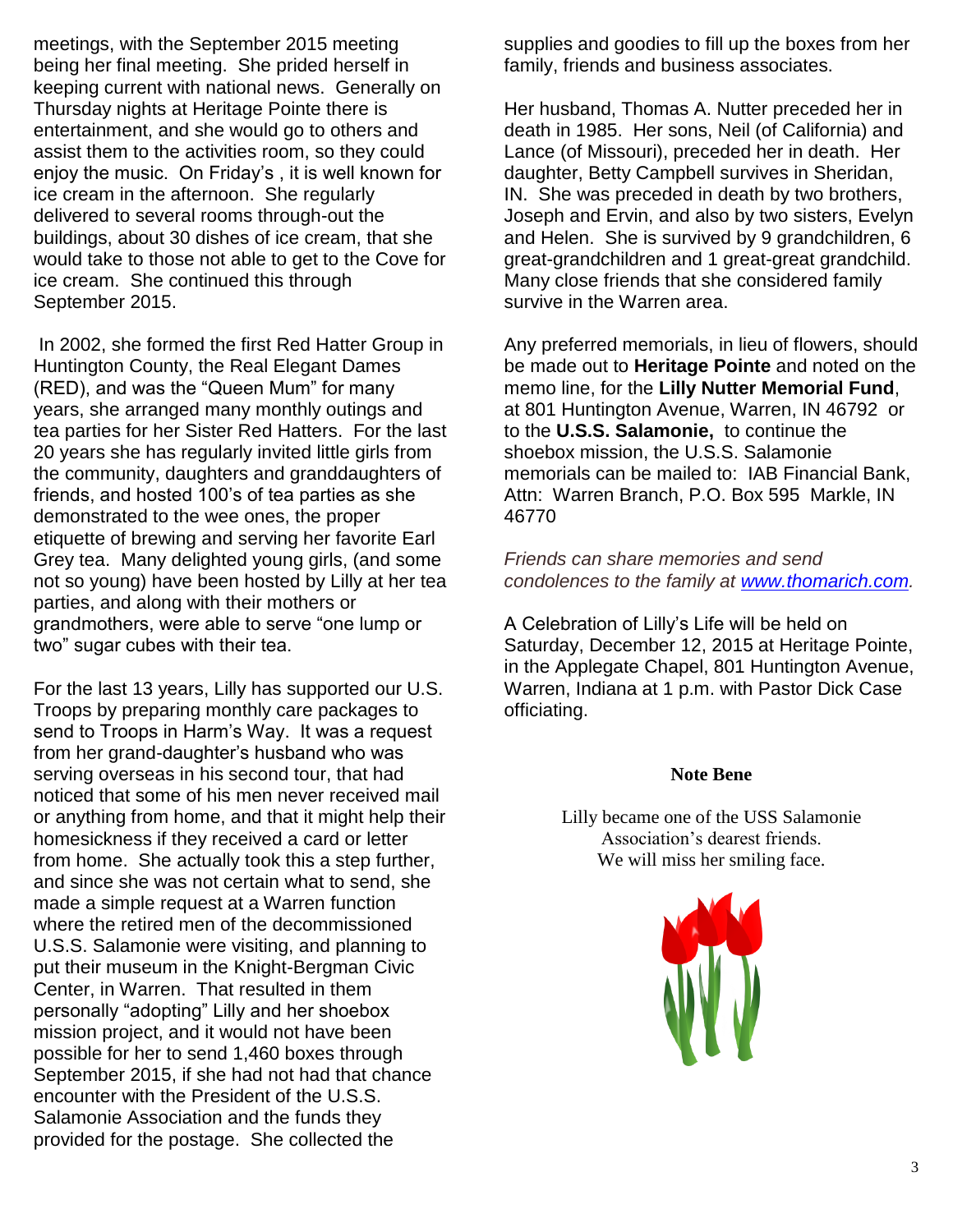**Shoe Box Care Packages Mrs. Janice (Jordan) Ryan 188 Dogwood Drive Warren, IN. 46792**

**Janice is one of the most valuable and important part of the USS Salamonie in Warren. She has been with the Salamonie since day one and takes care of our museum, and float for the parade. She has been instrumental behind the scene in the success we have in Warren.**

**With the passing of Lilly and our Shoe Box care packages, Janice has stepped forward and wants to continue with the program. After conversing with our officers, we are pledging our support in this endeavor. We gave her a corner and a desk in our museum for her to carry out her mission**

**She is going to restart the program in January of 2016. She is in need of names and addresses.**

**If you know of someone or have a family member in harm's way, please contact her. If you wish to contribute to the cause, then make your donation to the USS Salamonie and send it to her. We have established an account for the money to be deposited at the Markel Bank for her use in mailing the packages. All help and donations will be greatly appreciated.**

### **Greetings from your Treasurer Mike Seidel**

**With Thanksgiving past and Christmas soon to be upon us, it is good that we can have this chat before the New Year. It has been a good year and a sad year for the Association. We lost Lilly on November 12. We gave lots of our funds to her to use for the good of our service folks. We have a new person, Janice (Jordan) Ryan to take over this project. You might remember Janice as one of the most helpful people in Warren, IN.** 

**I am pleased by the response of 39 members who have paid dues in response to my call for dues payment. I am disappointed at the number of members who have not paid dues. If you are reading this** 

**newsletter and have not paid your dues I'm asking you to get on the ball and send the dues to me.**

**The newsletter is a good example of what your dues accomplish for you.** 

**If we do not have enough paid members this may not be possible in the future.**

**Thanks for reading this and thanks in advance for sending in your 2016 dues.**

**I hope to see you in Branson in 2016 and in Warren next July 4.**

> **USS Salamonie Association Dues are \$25.00.**

**Make your check out to USS Salamonie and send it with this form to Mike Seidel 3211 Northern Valley Drive NE Rochester, MN 55906 (507- 226-8698)**

**Additional donations can be made to the: Knight-Bergman Civic Center USS Salamonie Postage Fund Troop Care Packages**

| <b>USS Salamonie Association</b><br>Dues 2016                          |
|------------------------------------------------------------------------|
|                                                                        |
| Address:___________________________                                    |
|                                                                        |
| State: ________________ ZIP: ___________                               |
| Telephone: _______________________                                     |
| E Mail: __________________________                                     |
| I prefer to get my newsletter via:<br>Snail mail<br>$\frac{E}{E}$ mail |

**Your dues help to keep The Association afloat.**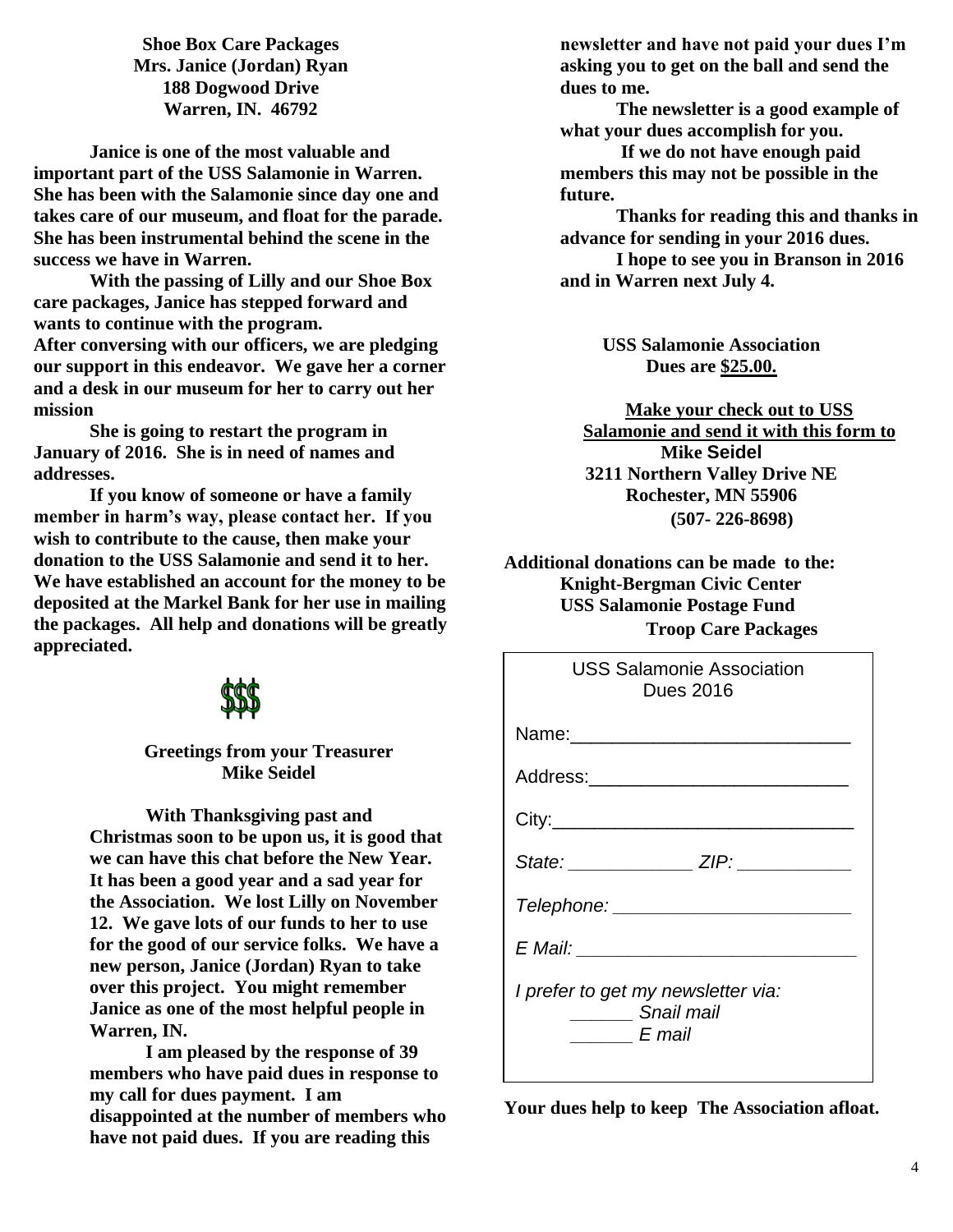

**Honor Roll**

**Edmond A. Bamford Jr. S1/C 44-48 Art Conover EMJ3 52-55 John Cooper ET2 52-54 (Life Member John was our liaison to the Nimitz War Museum every July 4th at Fredricksburg, Texas) Lilly Nutter 12/12/12 – 11/12/15**



**Condolences**

**Dee Bond on the loss of her Brother George Perrault on the loss of his Uncle and Mother on the same day Mike Seidel onthe loss of his brother-in-law**

**+ Please keep in your prayers and send cards.**

**Silas Browning Al Jirik Leonard Buck (Triple By-pass) Charlie Stepanic Larry Pumroy George Perrault (6 By-pass)**

**Don and Dee Bond Vicki Snead**

**Reunions 2016 John Lichoff**

**April 2016 Branson MO April 27- May 1, 2016 Flyer and registration form is in this newsletter.**

**July 4th Warren IN I have 20 rooms reserved at the new Comfort Inn (where we used to stay). The room rate is \$89.00 plus tax. The number is (260-375-4800.**

### **PLEASE NOTE**

**If you move, change your phone number or change your email address, PLEASE let us know so that we can keep our information up to date.**

**USS Salamonie Association Officers President – Chuck Wazenegger [\(bear1151@verizon.net\)](mailto:bear1151@verizon.net) Vice President/Records/Honor Roll - John Lichoff [\(jlichoff@neo.rr.com](mailto:jlichoff@neo.rr.com) Treasurer – Mike Seidel [jqq2042@gmail.com](mailto:jqq2042@gmail.com)**

**Trustee – Roger Reller [reller1g@hotmail.com](mailto:reller1g@hotmail.com)**

**Chaplin – Barry Stark barrylamar@comcast.net**

**Editor/Newsletter – Rita Wood [RLW313@AOL.COM](mailto:RLW313@AOL.COM)**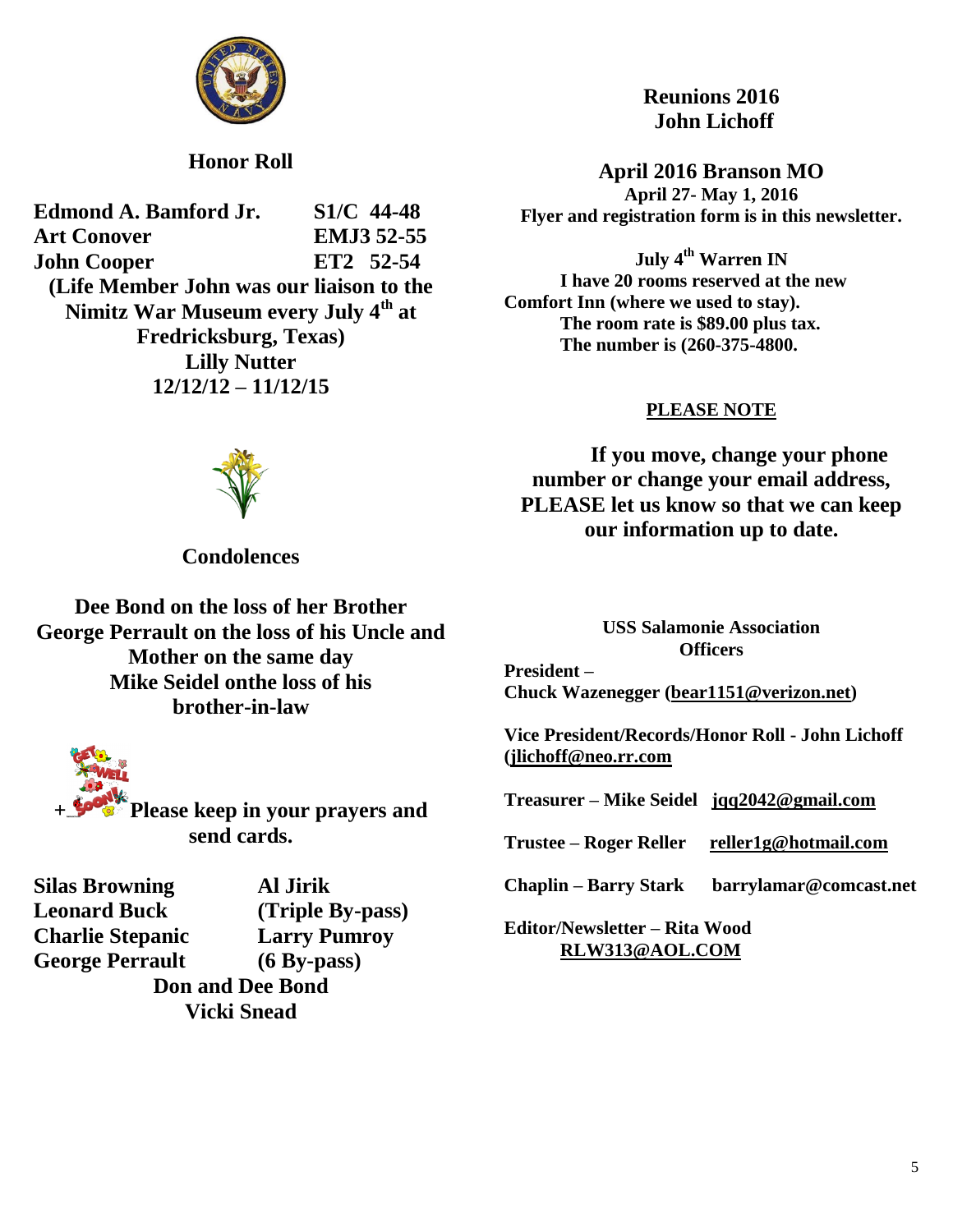# **Complete Reunion Package**

#### **Includes: 4 Nights at Grand Plaza Hotel 3 Days of Area Transportation**

 7 Attractions/Shows, Breakfast each A.M  **4 Group Meals + Banquet Buffet - Hospitality Room is open daily -**

#### **Wednesday April 27, 2016**

 3:00 pm Check-in Grand Plaza 3:00 pm Hospitality Room Opens / Snacks 5:00 pm Everyone meets in Hospitality Room 6:00 pm Dinner on own

## **Thursday April 28, 2016**

9:15 am Motorcoach Pick up at hotel 10:00 am Buck Trent Show 12:00 pm Lunch at McFarlain's 2:00 pm All Hands on Deck! 6:00 pm Dinner at Shoney's Buffet 8:00 pm Baldknobber's Jamboree

# **USS SALAMONIE**

# **AO-26**

# Branson Mo Reunion April 27 – May 1, 2016





## **Friday April 29, 2016**

 9:30 am Motorcoach Pick up at hotel 10:00 am Doug Gabriel Show 12:00 pm Lunch at Florentina's 2:00 pm Spirit of the Dance 5:30 pm Dinner at Grand Country Buffet 7:30 pm Clay Cooper Show

### **Saturday April 30, 2016**

10:00 am Motorcoach Pick up at hotel 10:15 am Historic Downtown Branson Shops 11:30 am Lunch on Own in Downtown Branson 1:00 pm Behind the Scenes Tour at Sight & Soure 0% refunds for cancellations 3:30 pm Moses at Sight & Sound 6:15 pm Arrive at Hotel 7:00 pm Banquet Dinner at Hotel

**with 48 hours notice providing that the Attractions and Hotel refund DeeTours.**

**Sunday May 1, 2016 To Register please fill out Registration Form (Form will be in Newsletter)** 

and return it to our friends at Dee Fours LLC.<br>5410 NW 60<sup>th</sup> Dr. Coral Springs, Fl 33067 417-527-0808 **and return it to our friends at DeeTours LLC.**

**E-mail:Curtis@DeeTours.us** 

**\$50 Per Person Registration Deadline is February 14, 2016 Balance Due March 15, 2016** 



Complete Reunion Package Price PER PERSON: TWO in Room: \$ 763

One in Room: \$ 995

**Airport Shuttle available at additional cost**

> Extra Nights Lodging \$99 Including Tax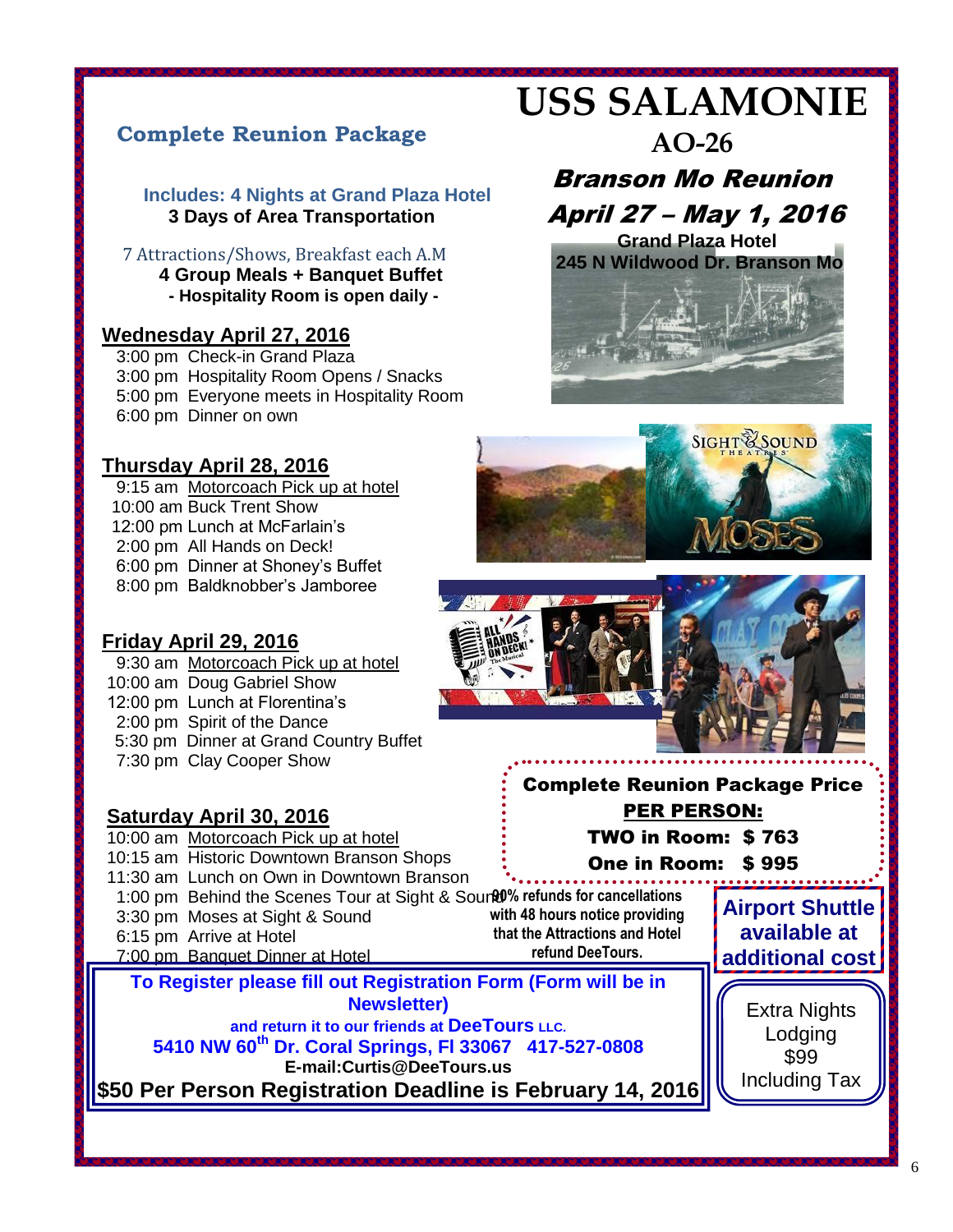|                         | "USS SALAMONIE" REUNION BEGINS: April 27, 2016 (Wed.) REUNION ENDS: May 1, 2016 (Sun.)          |                                                                                                                                                                                                                                                                                                                                                    |            |                                 |                                   |   |
|-------------------------|-------------------------------------------------------------------------------------------------|----------------------------------------------------------------------------------------------------------------------------------------------------------------------------------------------------------------------------------------------------------------------------------------------------------------------------------------------------|------------|---------------------------------|-----------------------------------|---|
|                         |                                                                                                 |                                                                                                                                                                                                                                                                                                                                                    |            |                                 |                                   |   |
|                         |                                                                                                 |                                                                                                                                                                                                                                                                                                                                                    | Phone: $($ |                                 |                                   |   |
|                         | City:                                                                                           |                                                                                                                                                                                                                                                                                                                                                    |            |                                 |                                   |   |
|                         | Cell Phone: $($ )                                                                               |                                                                                                                                                                                                                                                                                                                                                    |            |                                 |                                   |   |
|                         |                                                                                                 |                                                                                                                                                                                                                                                                                                                                                    |            |                                 |                                   |   |
|                         |                                                                                                 |                                                                                                                                                                                                                                                                                                                                                    |            |                                 |                                   |   |
|                         | Smoking _____ Non-Smoking _______________ Wheel Chair Seating: Transfer to Aisle Seat? YES      |                                                                                                                                                                                                                                                                                                                                                    |            |                                 | <b>NO</b>                         |   |
| $\bf{5}$                | AIRPORT SHUTTLE SERVICES: DeeTours does not collect monies for Airport Shuttle                  |                                                                                                                                                                                                                                                                                                                                                    |            |                                 |                                   |   |
|                         | (Call All Around cab Company at 417-536-3333 and provide them your flight information)          |                                                                                                                                                                                                                                                                                                                                                    |            |                                 |                                   |   |
|                         |                                                                                                 |                                                                                                                                                                                                                                                                                                                                                    |            |                                 |                                   |   |
|                         | used in the final DeeTours Ilc. package.                                                        | (Herein Client) do hereby hold harmless from any claims DeeTours IIc. and all suppliers                                                                                                                                                                                                                                                            |            |                                 |                                   |   |
|                         |                                                                                                 |                                                                                                                                                                                                                                                                                                                                                    |            |                                 |                                   |   |
| <b>Client Signature</b> |                                                                                                 | Date                                                                                                                                                                                                                                                                                                                                               |            |                                 |                                   |   |
|                         | \$50 Per Person Registration Deadline is February 14, 2016 - Balance Due March 14, 2016         |                                                                                                                                                                                                                                                                                                                                                    |            |                                 |                                   |   |
| 6                       | COMPLETE BRANSON MO PACKAGE: \$995.00 Per Person (1 in room) OR \$763.00 per person (2 in room) |                                                                                                                                                                                                                                                                                                                                                    |            |                                 |                                   |   |
|                         | <b>EXTRA NIGHTS OF LODGING \$99.00 Includes tax.</b>                                            |                                                                                                                                                                                                                                                                                                                                                    |            | All pricing listed includes tax |                                   |   |
|                         | <b>FULL Package</b> (see above listed prices) $\therefore$ ______ x \$________ = ___________    | # of Persons \$ per Person Total Amount                                                                                                                                                                                                                                                                                                            |            |                                 |                                   |   |
|                         | # of EXTRA Room Nights _____ x \$99.00                                                          |                                                                                                                                                                                                                                                                                                                                                    |            |                                 | Special needs? Diet, HC room etc. |   |
| I 7 I                   | <b>ADD ON Shows OR Services:</b>                                                                |                                                                                                                                                                                                                                                                                                                                                    |            |                                 |                                   |   |
|                         |                                                                                                 | $\therefore$ $\qquad \qquad$ $\qquad$ $\qquad$ $\qquad$ $\qquad$ $\qquad$ $\qquad$ $\qquad$ $\qquad$ $\qquad$ $\qquad$ $\qquad$ $\qquad$ $\qquad$ $\qquad$ $\qquad$ $\qquad$ $\qquad$ $\qquad$ $\qquad$ $\qquad$ $\qquad$ $\qquad$ $\qquad$ $\qquad$ $\qquad$ $\qquad$ $\qquad$ $\qquad$ $\qquad$ $\qquad$ $\qquad$ $\qquad$ $\qquad$ $\qquad$ $\$ |            |                                 |                                   |   |
|                         | <b>PAYMENT DUE:</b>                                                                             | <b>GRAND TOTAL:</b>                                                                                                                                                                                                                                                                                                                                |            |                                 |                                   |   |
|                         | <b>RETURN</b> Completed form with payment to:                                                   |                                                                                                                                                                                                                                                                                                                                                    |            |                                 |                                   |   |
|                         |                                                                                                 | DeeTours LLC. at 5410 NW 60th Dr. Coral Springs, Fl. 33067                                                                                                                                                                                                                                                                                         |            |                                 |                                   |   |
|                         |                                                                                                 | All Checks to be payable to: DeeTours LLC.                                                                                                                                                                                                                                                                                                         |            |                                 |                                   |   |
|                         |                                                                                                 | For additional information call DeeTours 417-527-0808                                                                                                                                                                                                                                                                                              |            |                                 |                                   |   |
|                         |                                                                                                 | <b>All Deposit and Balance</b><br>payments must be paid by check or money order and                                                                                                                                                                                                                                                                |            |                                 |                                   |   |
|                         |                                                                                                 | mailed to the above address                                                                                                                                                                                                                                                                                                                        |            |                                 |                                   |   |
|                         | This Section to be completed by DeeTours upon receipt of payment(s)                             |                                                                                                                                                                                                                                                                                                                                                    |            |                                 |                                   |   |
|                         |                                                                                                 |                                                                                                                                                                                                                                                                                                                                                    |            |                                 |                                   | 7 |
|                         |                                                                                                 |                                                                                                                                                                                                                                                                                                                                                    |            |                                 |                                   |   |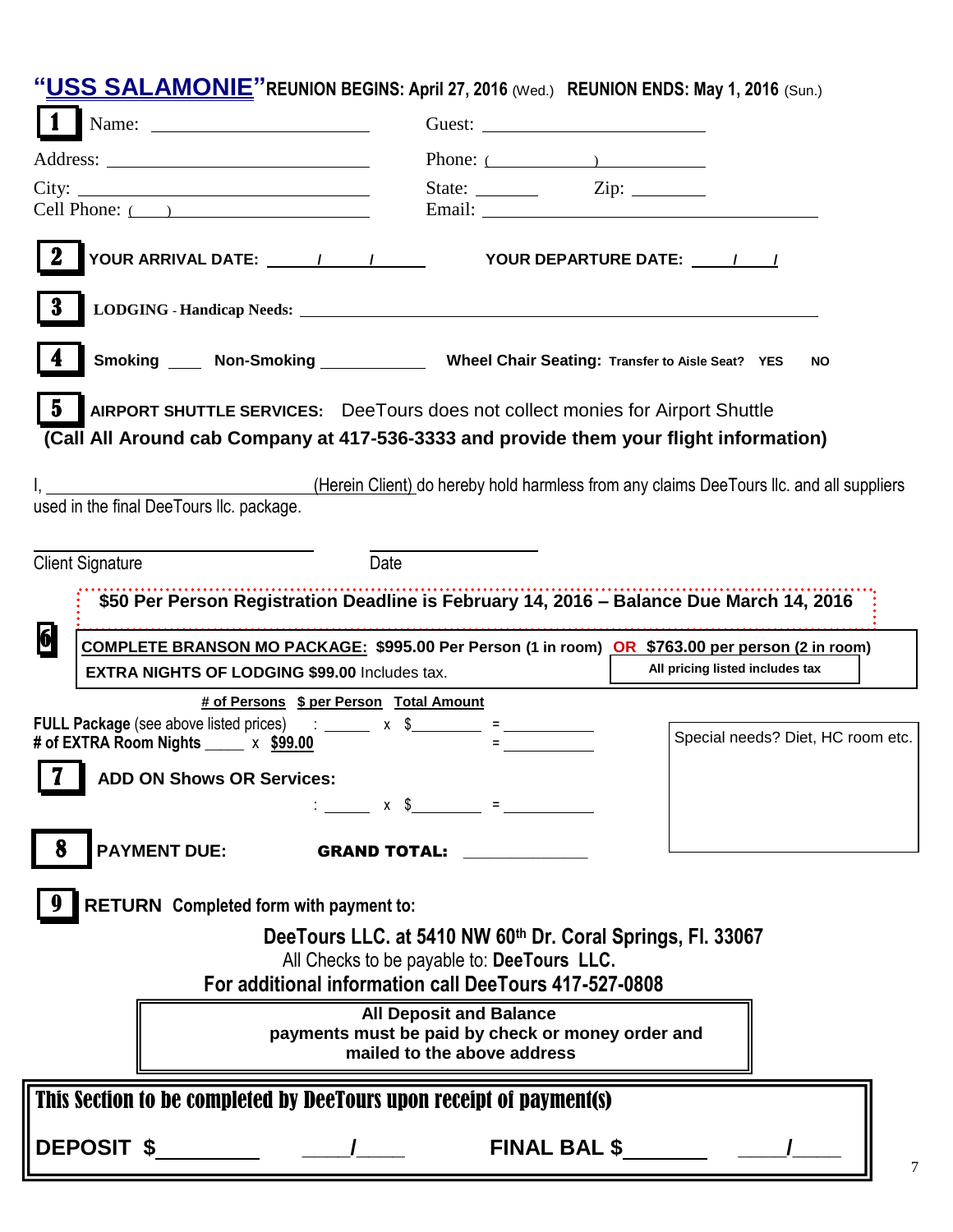**USS Salamonie Newsletter C/O Rita L. Wood, Editor 47 Brown Terrace Portsmouth RI 02871**

**"The United States Navy has two mottos, one official and one unofficial, with the former being "Semper Fortis," and the latter "Non Sibi Sed Patriae"**

**" The first means "ever strong," the second "not for self but for country."**



- **Pay your 2016 dues and/or make a donation.**
	- **Make your reservations for the April 2016 reunion in Branson MO.**